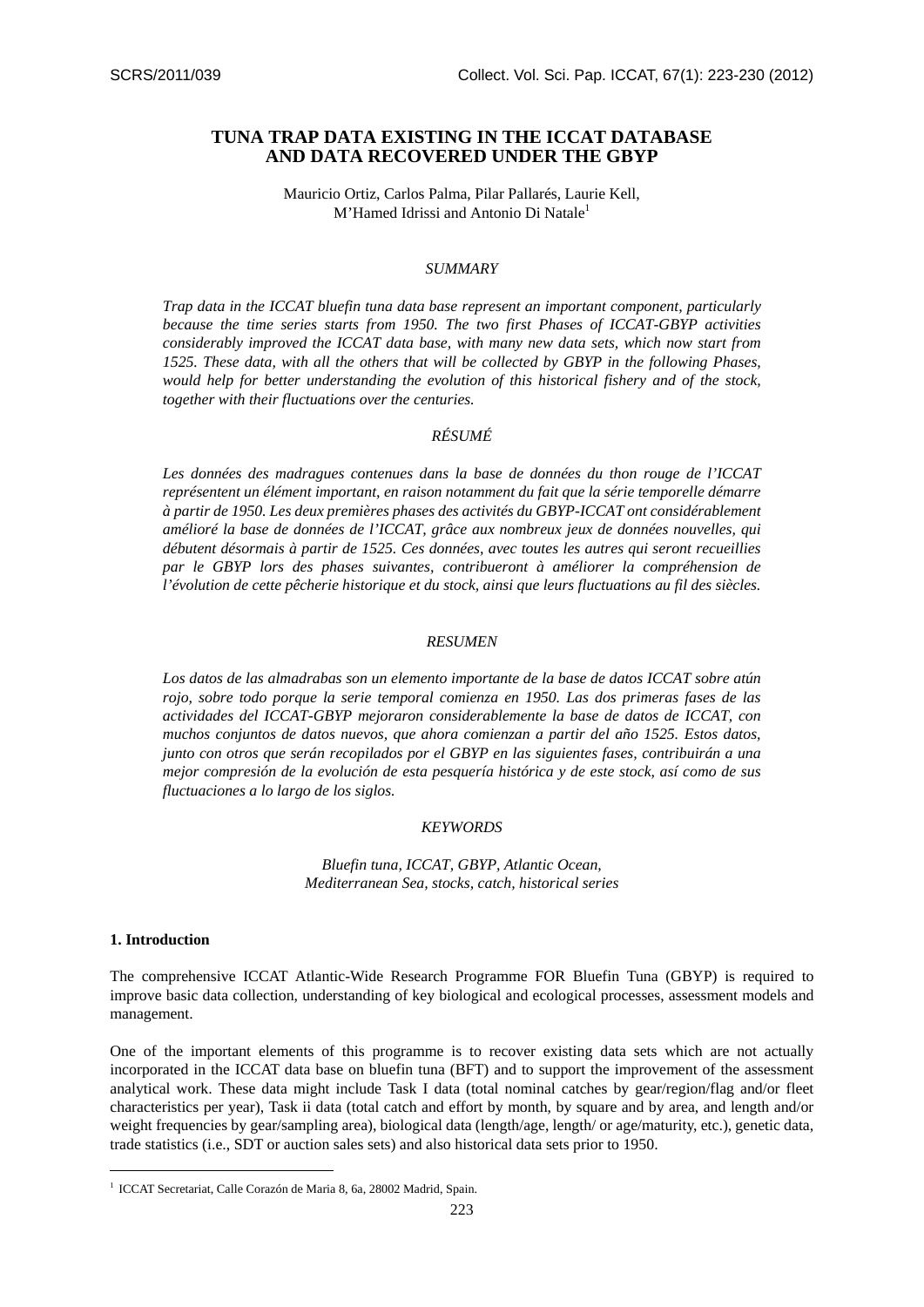#### **2. The existing ICCAT bluefin tuna database**

Trap fishing for bluefin tuna stocks of both the western Atlantic and the eastern Atlantic and Mediterranean has significantly contributed to the total catches made during the last seven decades (**Figure 1**). During the 1950s and 1960s, the quantities of Atlantic bluefin tuna caught by tuna traps have dominated, oscillating within a range between about 20 and over 60% of a total catch up to about 40,000 tons, made along with the other gears used to fish for the same species, namely baitboat, longline, purse seine, sport fishery and other gears (**Figure 2**). Later on, these proportions decreased to an average of 10% as the other fishing gears started to take over the traps, mainly from purse seiners and longline boats, which made the reported bluefin tuna catches exceeding 50,000 tons during the 1990s.

Within the two bluefin tuna stock management units, two-thirds (67%) of the trap catches occur in the eastern Atlantic, while 30% are in the Mediterranean Sea and only 3% in the western Atlantic (**Figure 3**).

Since the late 1960s, catch levels reached by traps in the eastern Atlantic and the Mediterranean Sea have never been able to exceed 5,000 tons a year since the peak catches of 15-20,000 tons in the late 1950s. The 1970s was the period of the lowest reported catches (**Figure 4**). For the last three decades, the eastern Atlantic represents the area where the trap fishery was mostly active, while it has been drastically diminished in the Mediterranean Sea.

In the eastern Atlantic, EU-Spain, Morocco and EU-Portugal are the only ICCAT Contracting Parties, Entities or Fishing Entities (CPCs) which still maintain trap fishing activities, although the Portuguese traps most active period was during the 1950s (**Figure 5**).

Seven ICCAT CPCs in the Mediterranean Sea have been exploiting bluefin tuna using traps and reporting data to the ICCAT database in the more recent decades. From 1950 to 1980, Libya, EU-Italy, Tunisia, EU-Spain and Algeria contributed to the most productive period of this species with quantities reaching more than 4,000 tons during the two first decades (**Figure 6**). Since then, the Mediterranean bluefin tuna caught by traps has never exceeded 2,000 tons, landed by the same countries that were joined by Turkey, for a short period of time (1981-1985), then by Morocco, from 1986 to 2002 (which also reported a few catches in the mid-1960s). For the most recent years, the few remaining active traps in the whole Mediterranean Sea are Italians, mainly in Sardinia, catch very low quantities (around 100 tons a year).

During the last six decades, bluefin tuna trap fisheries have been also continuously providing biological information necessary for stock assessment purposes, along with other gears such as purse seine, baitboat and longline (**Table 1**). The ICCAT Task II database for bluefin tuna size and catch-at-size, particularly obtained from the trap fisheries, revealed the high importance of this fishery for the biological inputs for the stock assessment.

For the western Atlantic bluefin tuna stock unit, Canada is the only ICCAT CPC which regularly provides this kind of biological information from its traps, since late 1970s, while the United States did so for only seven years (1955-1961).

Concerning the other eastern bluefin tuna stock unit, EU-Spain and EU-Italy are the main CPCs which provide this information almost on a regular basis, while EU-Portugal and Morocco have reported more regularly during the last years. On the other hand, Tunisia and Libya have ceased to provide data in 1999 and 2005, respectively, after only a few years of collecting such Task II information, due to the traps no long being active in these countries.

The size of the bluefin tuna caught by traps from 1955 to 2009 ranged between 20 and 490 cm (fork length) although the most frequent sizes are 85-315 cm, with modes showing a possible cyclic pattern (**Table 2**).

# **3. The contribution by ICCAT-GBYP**

The ICCAT-GBYP Data Recovery Programme, initiated in 2010, had, among others, the objective to carry out a first data mining and data recovery activity from all fisheries in Phase 1, particularly focusing effort on the trap fishery, due to its historical relevance.

For this purpose, the ICCAT GBYP launched two Calls for Tenders, for beginning the process, and the first data sets from various fisheries have been already incorporated in the ICCAT bluefin tuna database.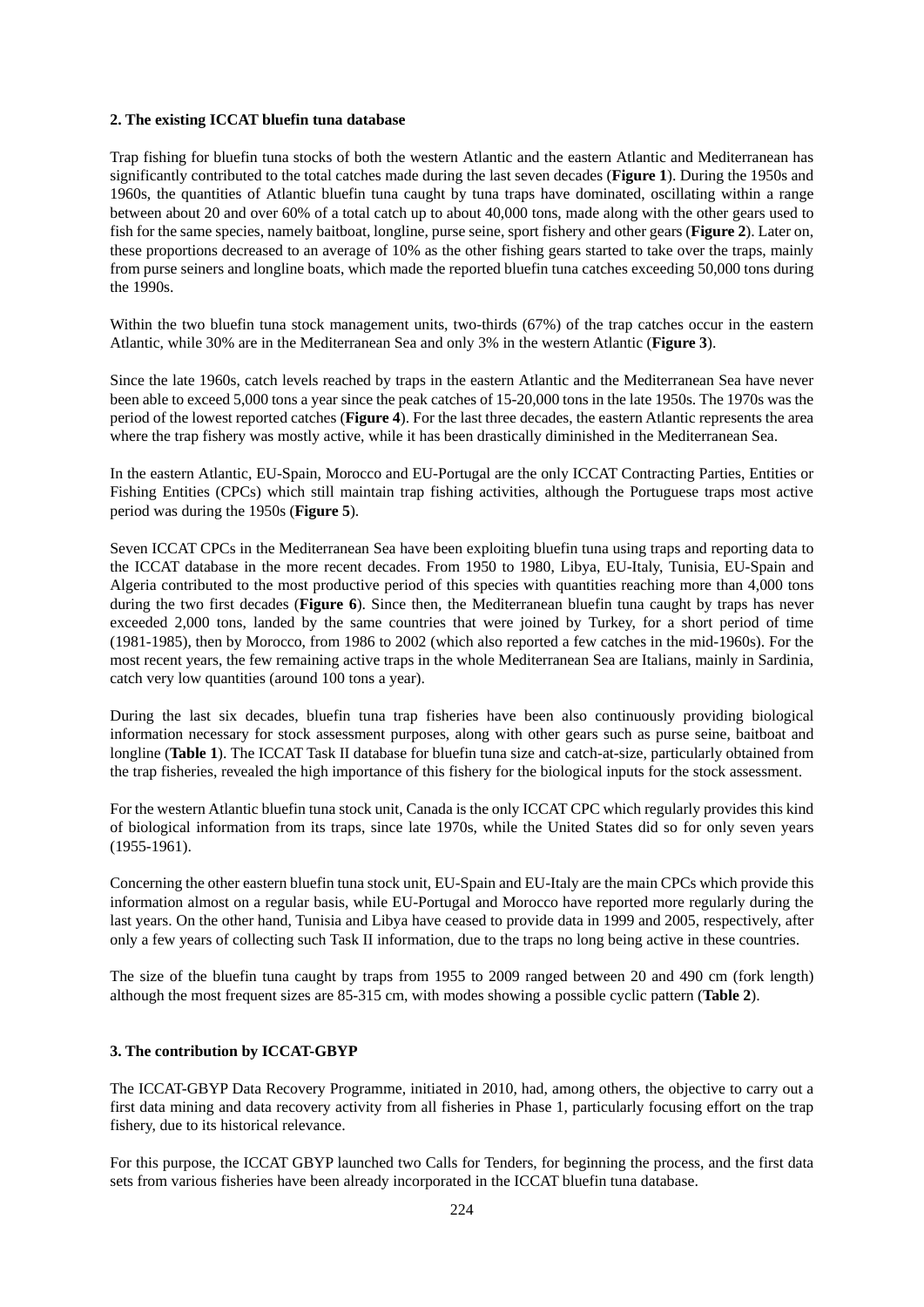Among many other data from various fisheries, the GBYP recovered in Phase 1 a first set of tuna trap data concerning 4 traps, from 1994 to 2008, 56 "matanzas", 2,895 bluefin specimens and about 208 tons of total bluefin tuna catch.

Another Call for Tenders for data mining and data recovery was launched by the ICCAT-GBYP at the beginning of Phase 2, with the purpose of having additional trap data available for the Symposium.

Two other Calls for Tenders in Phase 2 provided, among other data from various fisheries, additional tuna trap data for the years from 1525 to 2009, concerning 186 traps in 6 ICCAT CPCs, for a total of 30,434 fishing operations ("matanzas"), concerning a total of 23,183,250 bluefin tuna individuals (**Table 3**) and a total of about 618,733 tons of total bluefin tuna catch. This is a relevant improvement in the ICCAT bluefin tuna database.

Another Call for Tenders for data mining and data recovery will be issued before the end of Phase 2, focusing attention on the gaps concerning all bluefin tuna fisheries (including traps) and particularly on the data from the eastern Mediterranean Sea, the Bosphorus, the Marmara Sea and the Black Sea, possibly exploring the Ottoman Archive.

Based on the results of Phase I, namely through the existing potential data sets sitting in various archives and laboratories, the ICCAT-GBYP Data Recovery Programme further focused on trap data for its data mining and data recovery activities in Phase II (2011), by:

- dedicating a specific Call for Tenders for mining and the recovery tuna trap fisheries data;
- seeking to go back as far as the XVI century to recover catch data as well as fishing effort and any available auxiliary information related to fish size, environmental notes, etc., for the historical tuna traps in the Mediterranean Sea, in the eastern Atlantic Ocean and possibly in the Marmara Sea, the Bosphorous and the Black Sea; for the latter, the possibility to explore the Ottoman Archives was identified;

# **4. Conclusions and recommendations**

The importance of the trap data series in the context of the ICCAT bluefin tuna database is fundamental for the understanding of the long-time trends and cycles of this species.

The first activities of the GBYP have already demonstrated the concrete possibility of recovering important data sets in several countries, going back in time for more than five centuries, considerably improving the available database and creating the broadest data series for one single species among all tuna RFMOs.

These data mining and data recovery activities should be further continued and improved, both for filling the most recent gaps in the data series in some areas and for going back in time in all areas. It will be not an easy duty, but it will only be possible by continuing the serious engagement of many scientists and the ICCAT GBYP.

Furthermore, the ICCAT GBYP should possibly recover all the additional data (environmental, etc.) that may help for a better understanding of the yearly yields of this fishery.

It should be recalled that all the data collected under the Programme (ICCAT-GBYP) shall be used only for scientific purposes and according to the ICCAT rules. Any other use of these data should be specifically authorised by ICCAT.

These data proved not only their usefulness for any foreseen stock assessment, but also reinforced the need to strengthen the effort on data mining and data recovery for the coming years.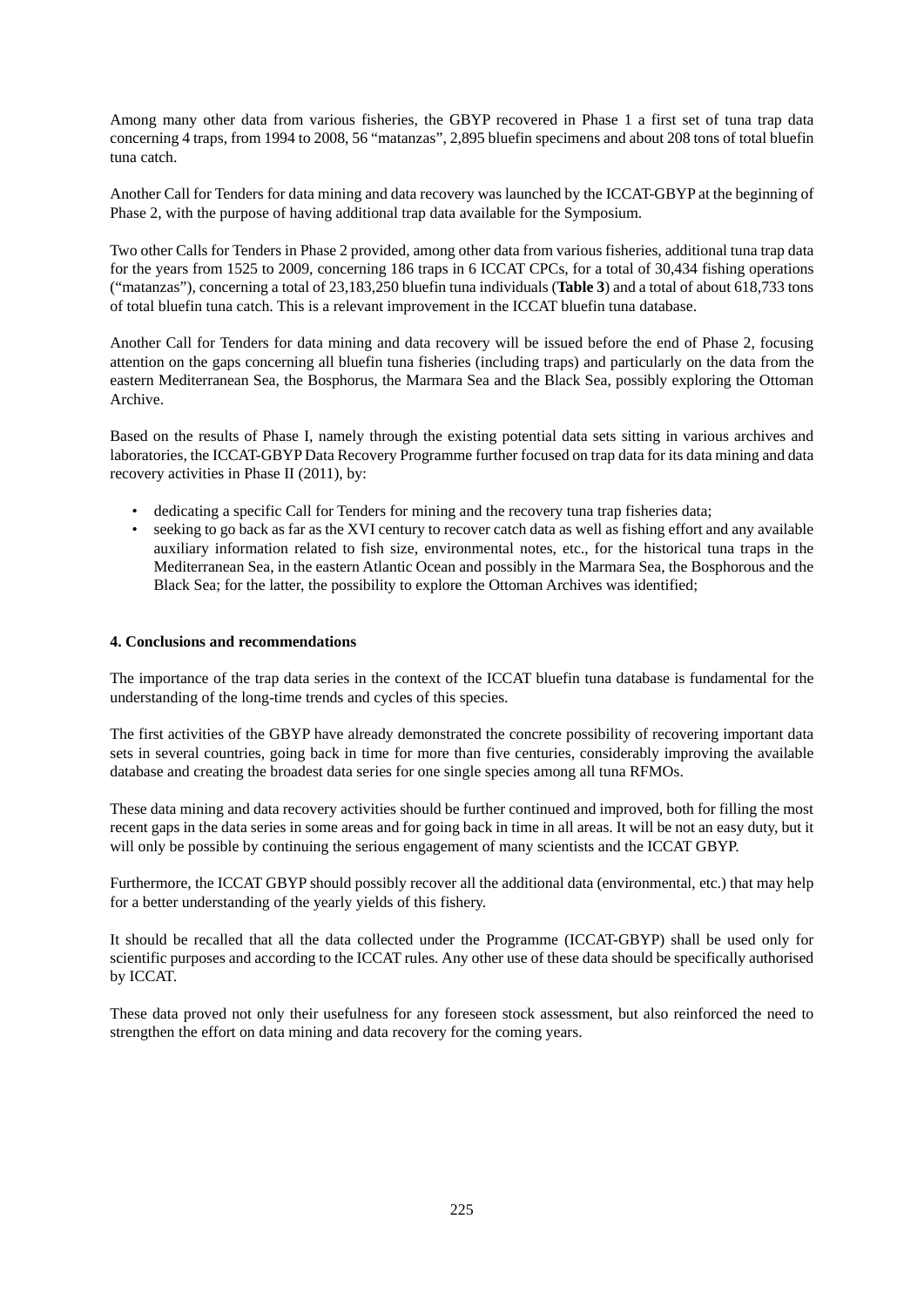

**Table 1.** ICCAT Task II bluefin tuna data bank. Size/CAS information for the bluefin tuna trap fishery.

**Table 2**. ICCAT Task II bluefin tuna data bank. Annual size distribution of bluefin tuna catches in trap fisheries. FL 5-cm bins 20-490 cm.

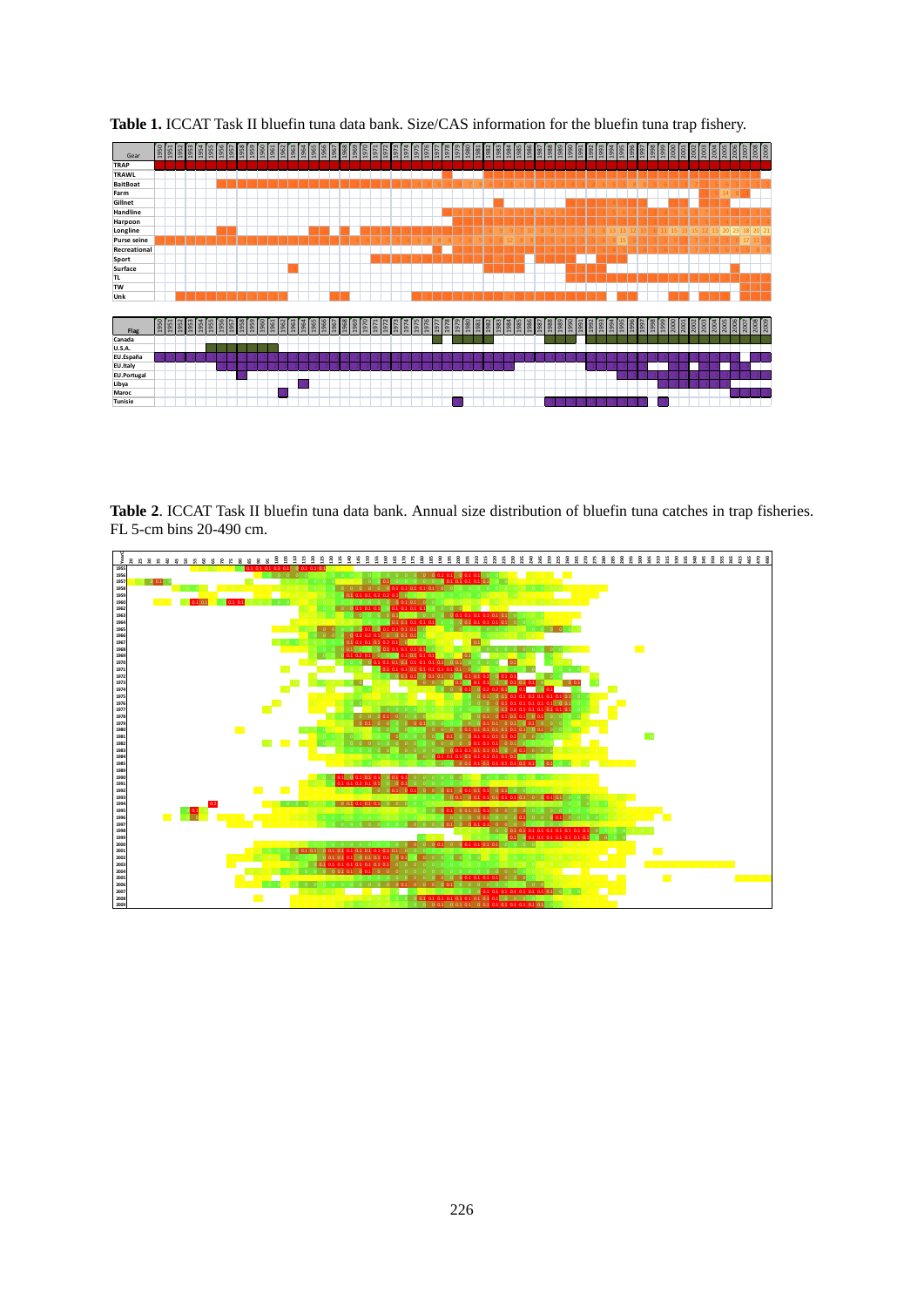| Phase 1: ICCAT-GBYP 02/2010 |               |           |              |                 |              |  |  |  |  |
|-----------------------------|---------------|-----------|--------------|-----------------|--------------|--|--|--|--|
| Country                     | $I^{st}$ year | Last year | No. of traps | No. of matanzas | No. of Tunas |  |  |  |  |
| Italy                       | 1994          | 2008      | 4            | 56              | 2,895        |  |  |  |  |
|                             | 1994          | 2008      | 4            | 56              | 2,895        |  |  |  |  |

| <b>Table 3.</b> ICCAT-GBYP trap data recovery in Phase 1 and in the first part of Phase 2. |  |  |
|--------------------------------------------------------------------------------------------|--|--|
|                                                                                            |  |  |

# *Phase 2: ICCAT-GBYP 01 & 02/2011*

| Country      | $I^{st}$ year | Last year | No. of traps | No. of matanzas | No. of tunas |
|--------------|---------------|-----------|--------------|-----------------|--------------|
| Italy        | 1708          | 1635      | 73           | 9,758           | 3,422,121    |
| Portugal     | 1837          | 1934      | 23           | 10,029          | 5,404,873    |
| Spain        | 1525          | 2009      | 51           | 7,190           | 12,581,269   |
| Morocco      | 1927          | 2007      | 13           | 1,080           | 399,538      |
| Tunisia      | 1863          | 1932      | 8            | 1,174           | 1,035,940    |
| Libya        | 1915          | 1942      | 18           | 1,203           | 339,509      |
| <b>Total</b> | 1525          | 2009      | 186          | 30,434          | 23,183,250   |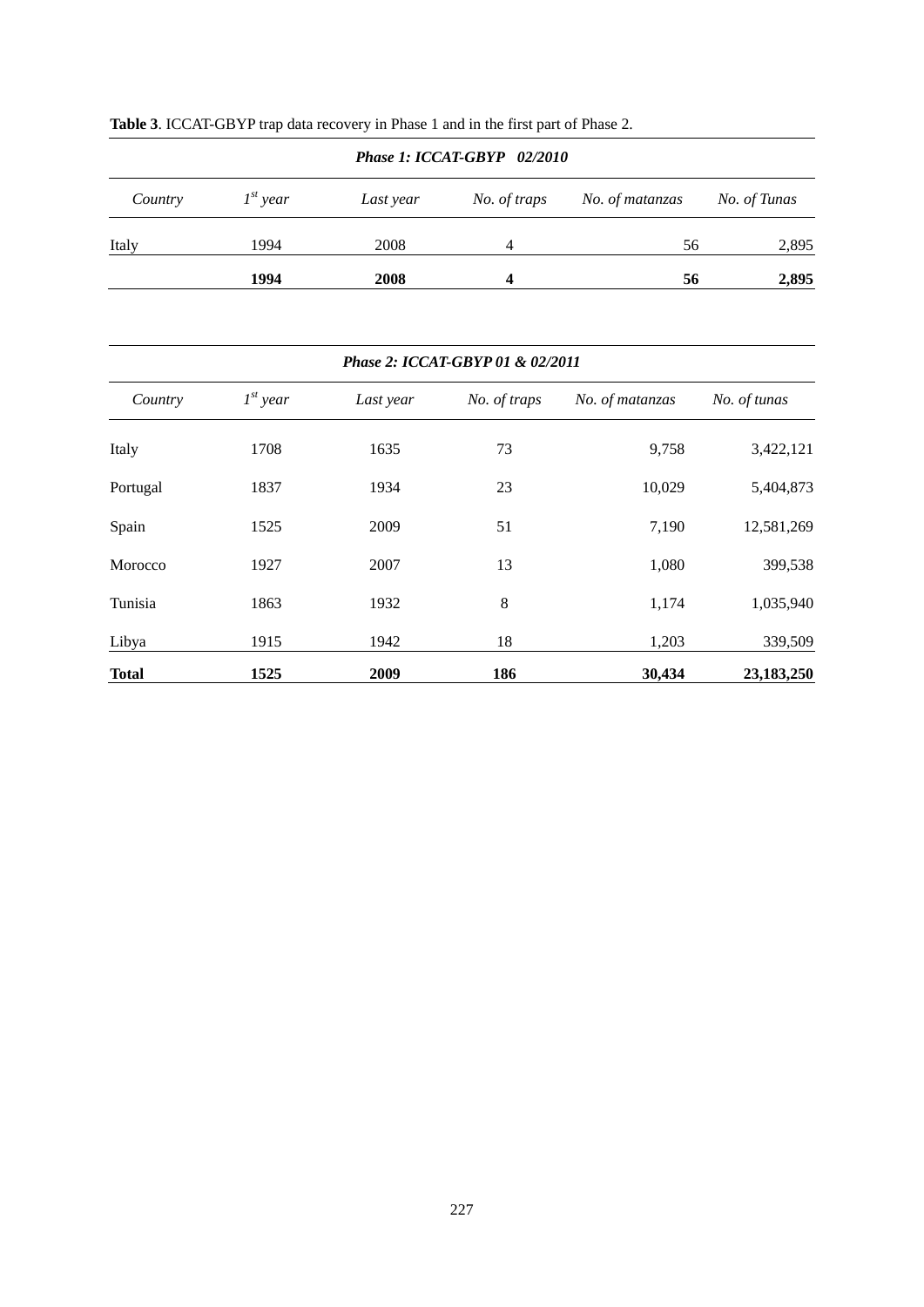

**Figure 1.** Summary of Atlantic bluefin tuna catches by gear type.



Figure 2. Percentage of bluefin catches in the trap fisheries.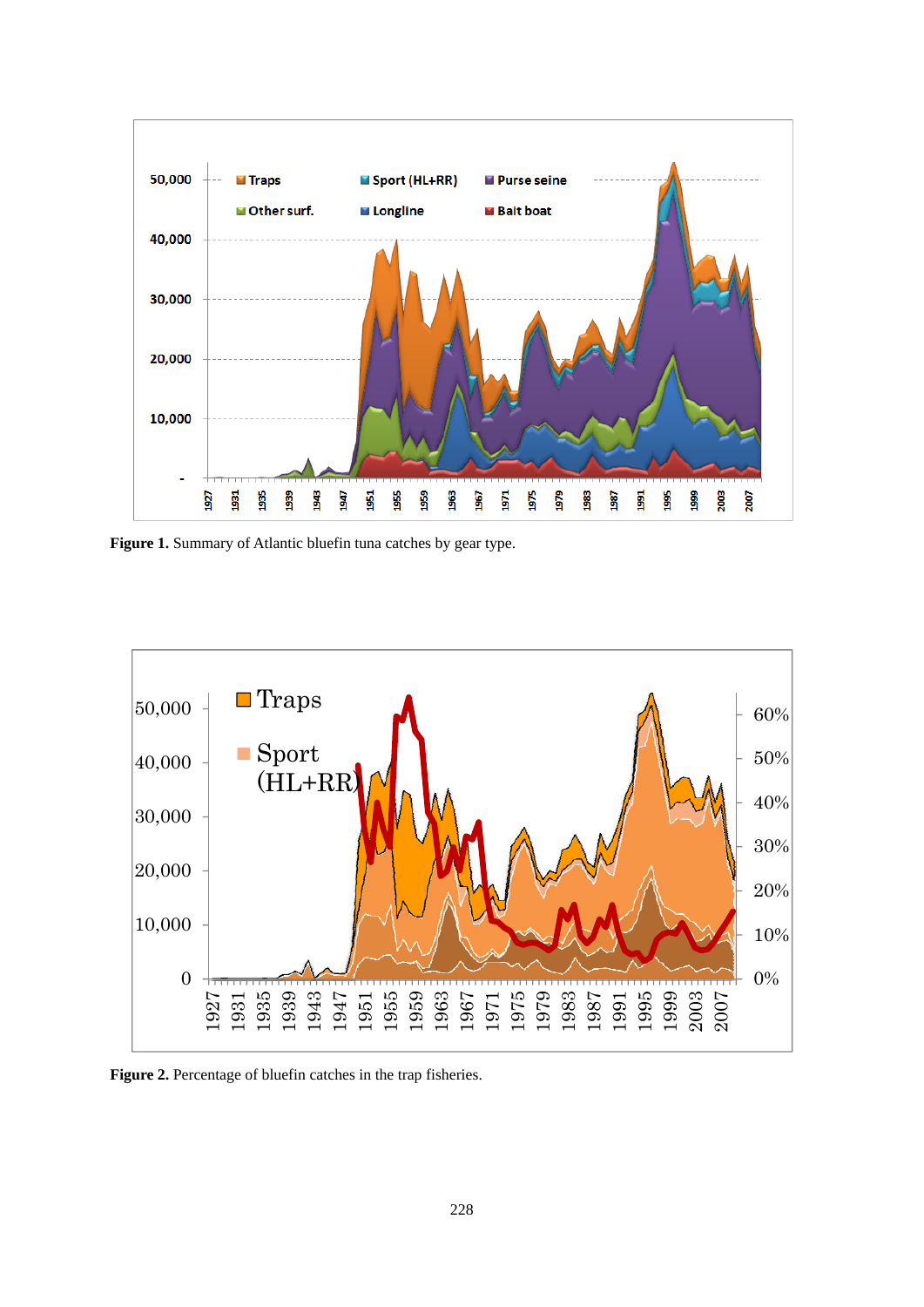

**Figure 3.** Distribution of bluefin tuna catches by area.



 **Figure 4.** Annual trends in bluefin tuna catches for the eastern stock unit.